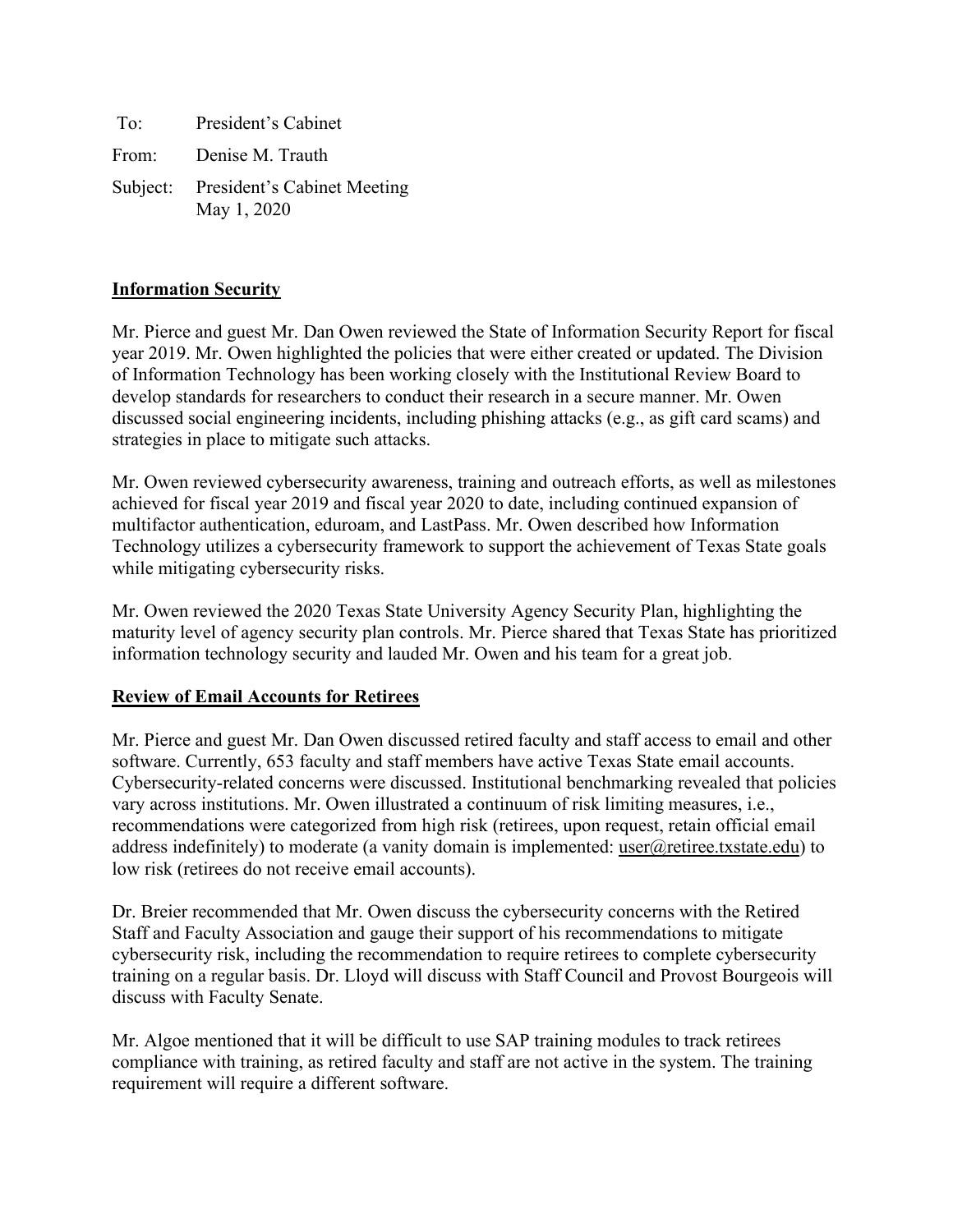Dr. Lloyd suggested that at a future cabinet meeting, the topic of granting access to Canvas to retired faculty and staff be discussed.

# **Voting/Elections**

Dr. Smith and guest Dr. Margarita Arellano discussed a new UPPS titled, Elections, Voting, and Civic Engagement, developed by the Voter Registration and Civic Engagement Task Force. Dr. Smith will incorporate Cabinet members' recommendations and send the policy out for institutional review.

### **Development Update (#588)**

Dr. Breier provided a fundraising update.

# **Student Employment (#282)**

Dr. Smith discussed pen and ink changes for UPPS 07.07.03, Hourly Student Employment Procedures. Cabinet members approved the recommended changes to go through the normal UPPS review process.

# **President's Update (#556)**

President Trauth led a discussion on the use of vacant positions as a budget cutting strategy.

President Trauth announced that Chancellor Brian McCall has granted the component presidents the authority to make component-specific decisions about when to resume face-to-face. instruction. President Trauth charged the recently formed continuity of education work group with recommending when to resume face-to-face courses. The work group will be instrumental in devising a return to operations process.

President Trauth summarized the latest developments on name, image, and likeness for student athletes from the April 28, 2020, NCAA Board of Governors meeting.

President Trauth discussed the NCAA's guidance on return to intercollegiate athletics play.

President Trauth highlighted changes to the NCAA's Policy on Campus Sexual Violence, including the expansion of disclosure requirements for prospective, continuing, and transfer athletes whose conduct has resulted in an investigation, discipline, or criminal conviction for sexual, interpersonal, or other acts of violence. Dr. Lloyd will ask Assistant Vice President for Institutional Compliance and Chief Compliance Officer Mr. Bobby Mason to work with the Department of Athletics to establish internal communications procedures and to create disclosure forms for student-athletes.

Dr. Smith led a discussion on legislation recently passed by the Student Government. Dr. Smith reviewed strategies for communication with Student Government leaders to help them